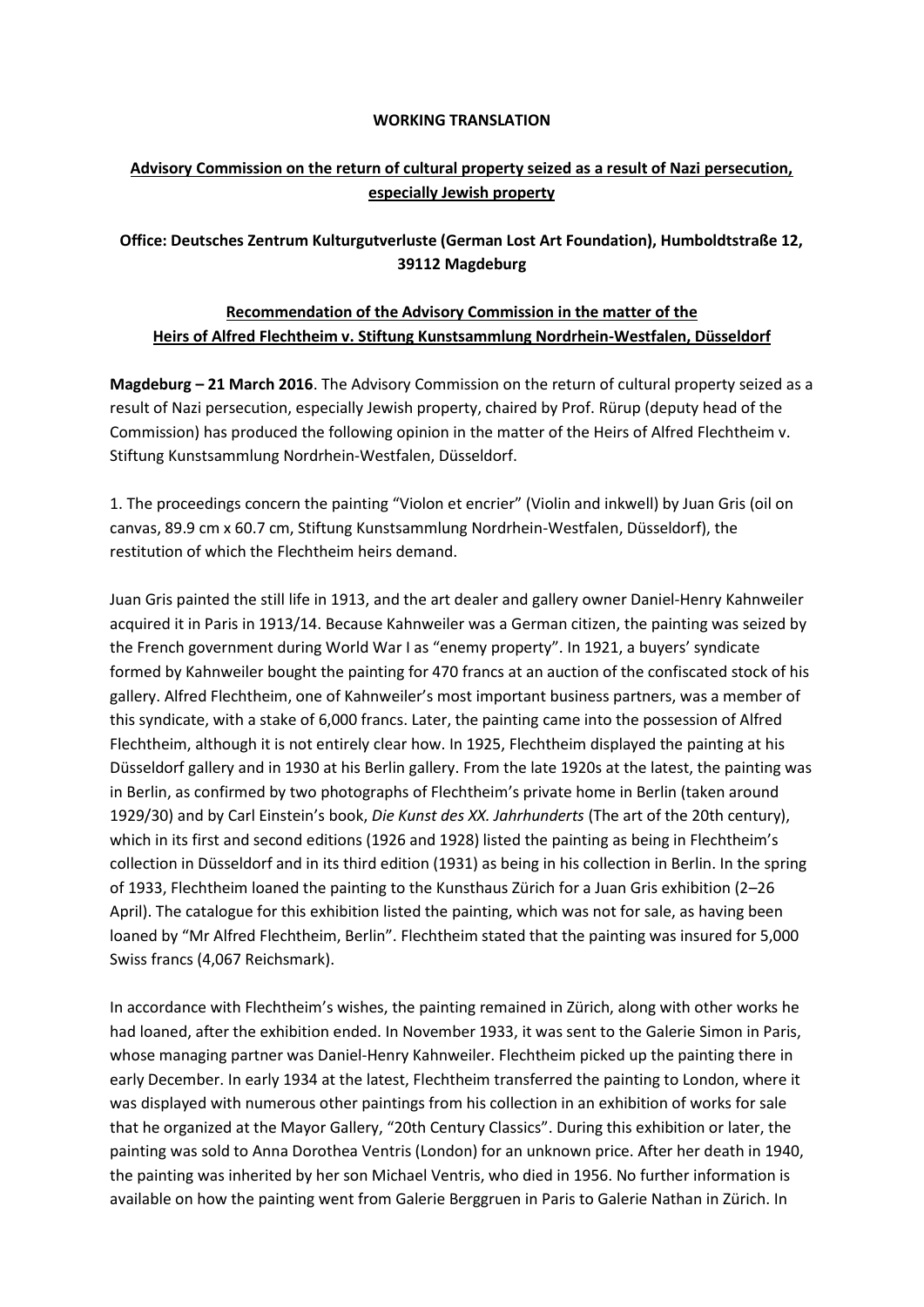1964, Werner Schmalenbach bought the painting from Galerie Nathan on behalf of the Kunstsammlung Nordrhein-Westfalen for 450,000 Deutschmarks. Given the prices paid for similar Gris paintings at Christie's sales in New York (2011) and London (2012), the Kunstsammlung Nordrhein-Westfalen estimates the current market value at "more than 15,000,000 euros".

Concerning the application for restitution lodged by the heirs of Alfred Flechtheim, two things above all are in dispute: firstly, whether Flechtheim was the owner of the painting "Violon et encrier" when it was sold in London in 1934; and secondly, whether the sale of the painting at the Mayor Gallery constitutes a loss of property as the result of Nazi persecution (*NS-verfolgungsbedingter Vermögensverlust*).

2. The Flechtheim heirs justify their claim to restitution by arguing that the prominent Jewish art dealer Alfred Flechtheim was one of the most visible representatives of modern art already during the Weimar Republic and thus one of the explicit targets of National Socialist enmity; from the time the Nazis came to power in 1933, Flechtheim was such an object of Nazi aggression and persecution, the heirs argue, that already in spring 1933 he must have felt it would be impossible to continue working as an art dealer in Germany. According to the heirs, the manager of Flechtheim's gallery in Düsseldorf, Alex Vömel, took over that gallery in late March; the Berlin gallery and the business Alfred Flechtheim GmbH, whose sole partner since 1925 had been Alfred Flechtheim himself, had to cease operations effective 1 November 1933. The heirs say that Flechtheim had to hire an auditor to conduct liquidation proceedings and that this auditor had reached an out-of-court settlement with Flechtheim's creditors in order to avert the threat of bankruptcy. According to the heirs, from late May Flechtheim, who maintained his primary residence in Berlin until 1936, was forced to spend most of his time, apart from brief visits to Berlin, in Zürich, then Paris and, starting in late 1933, above all in London and was unable to duplicate his earlier success as an international art dealer before his death in March 1937.

The Flechtheim heirs view the sale of the Gris painting by the Mayor Gallery as a sale under duress (*Zwangsverkauf*) made necessary by Flechtheim's financial emergency resulting from Nazi persecution. The sale thus constitutes a loss of property as the result of Nazi persecution, according to the heirs. Although the price paid for the painting is unknown, the heirs say it must be assumed that the sale price was below the market value. They also argue that, although the sale took place outside Germany, Flechtheim would not have been able to dispose freely of the proceeds from the sale, because, as he wrote to George Grosz in mid-April 1934, he had to pay off his creditors in the Berlin liquidation proceedings.

With regard to the question whether Alfred Flechtheim was the owner of the painting "Violon et encrier", the heirs believe there can be no reasonable doubt that in 1933 Flechtheim was the sole owner of the work in question. They assert that he apparently purchased the painting from the pool of works bought by the syndicate at auction in 1921 or shortly thereafter, by taking advantage of the right of syndicate members to buy individual works and buy out the other co-owners' shares. The fact that the painting was located in his private home for years is a clear indication, according to the heirs, as is the fact that Carl Einstein's definitive work and the exhibitions since the mid-1920s listed its provenance as the collection of Alfred Flechtheim. The heirs argue that all attempts by the opposing side to construct co-ownership of the painting by others or to declare the painting goods on commission of Flechtheim as gallery owner are pure speculation.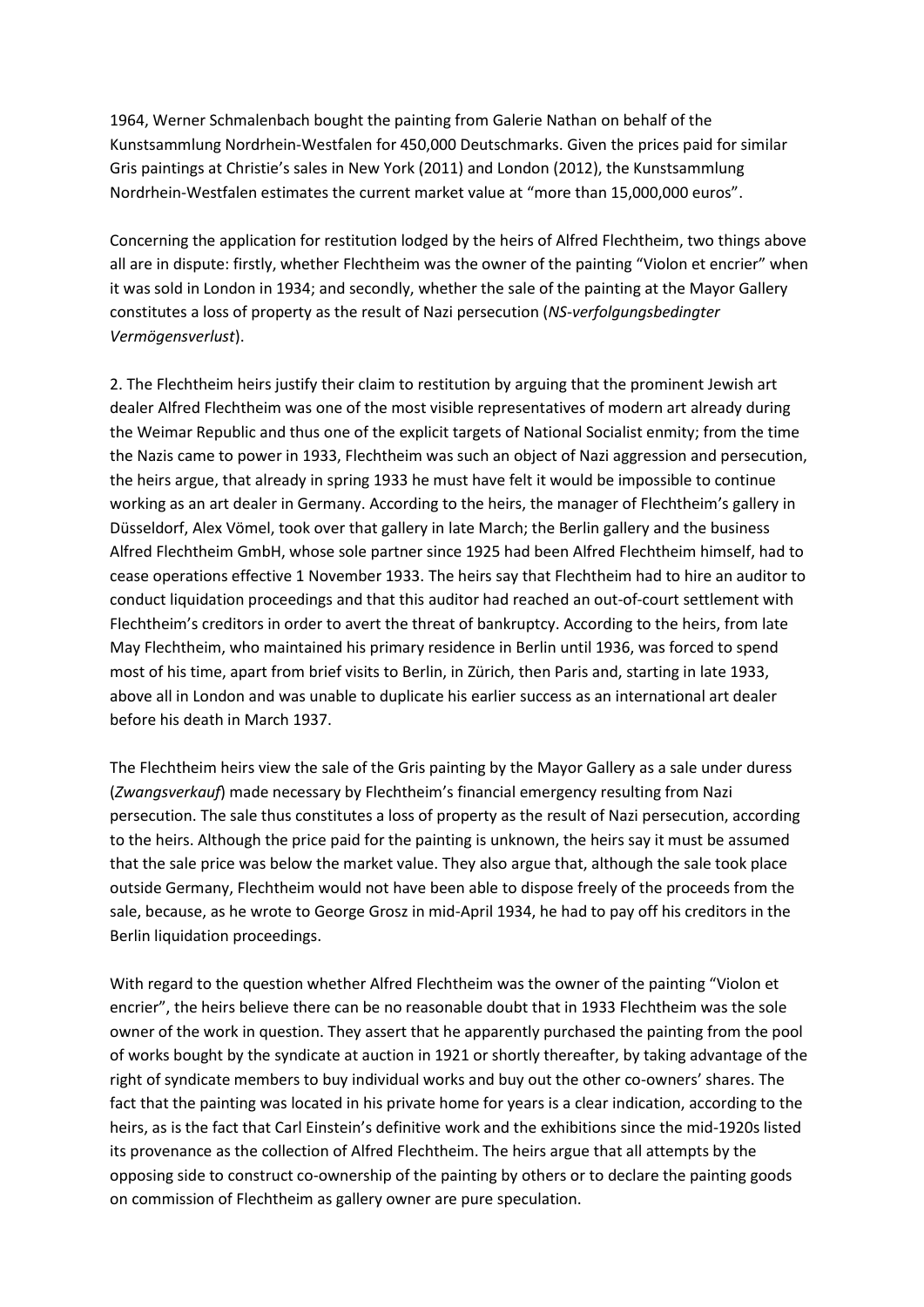On the basis of these arguments, the Flechtheim heirs therefore demand restitution of the painting "Violon et encrier".

3. The Stiftung Kunstsammlung Nordrhein-Westfalen (Foundation of the art collection of North Rhine-Westphalia) has no doubt that Alfred Flechtheim was among those persons directly threatened by the National Socialists' coming to power and forced to leave Germany owing to racism and reasons of cultural policy. The Stiftung also believes that it was clear from the start that Flechtheim had no future as an art dealer in a National Socialist German Reich.

Unlike the Flechtheim heirs, however, the Stiftung does not believe that Alfred Flechtheim found himself in an extreme financial emergency at the time "Violon et encrier" was sold. The Stiftung notes that, after the loss of his galleries in Germany, Flechtheim was able to remain active in the international art trade, thanks to his knowledge, experience and business contacts abroad; and that he successfully collaborated with Galerie Simon (Kahnweiler) in Paris and Mayor Gallery in London, took part in a considerable number of modern art exhibitions and was able to dispose of a significant share of artworks in Zürich, Paris and London that he had collected as a gallery owner or private person. The Stiftung argues that the Gris painting was sold to Anna Dorothea Ventris not under duress, but rather in the context of his normal activity as an art dealer which he had continued in London. According to the Stiftung, there is no reason to assume that the sale price was less than the market value. Flechtheim was able to dispose freely of the money in London, according to the Stiftung, which also asserts that he had already made all the payments owed by him in connection with the liquidation of the GmbH by this time.

In addition, the Stiftung believes that the Flechtheim heirs have no firm evidence that Alfred Flechtheim was the owner of the painting "Violon et encrier" at the time it was sold in 1934, but merely presented circumstantial evidence, all of which the Stiftung says has been refuted. As a result, according to the Stiftung, the fundamental prerequisite for restitution, namely proof of ownership at the time of loss, has not been met. Although Flechtheim had the painting in his possession since the 1920s, the Stiftung argues, there is no document to show without a doubt that it was his property. The Stiftung says there is no evidence for the supposition that Flechtheim, as a member of the buyers' syndicate of 1921, acquired sole ownership of the Gris painting. The fact that the painting hung in his private home during the late Weimar Republic has no value as evidence, according to the Stiftung, because other examples could be found to show that artworks for sale on commission also hung in Flechtheim's home. Nor do the references to provenance constitute conclusive evidence, according to the Stiftung, because other examples could be found to show that Flechtheim did not strictly distinguish between his private property and that of his galleries. The same applies to the question whether there were co-owners of the painting, the Stiftung argues, because it would be possible to show that in certain cases, Flechtheim described artworks co-owned by others or works of which he owned no part at all as belonging to the Alfred Flechtheim collection. The Stiftung says that even in Flechtheim's estate, there were a number of paintings, mainly works by Paul Klee, that were jointly owned by Kahnweiler and Flechtheim in equal shares.

On the basis of this information, the Stiftung Kunstsammlung Nordrhein-Westfalen rejects the restitution claim by the Flechtheim heirs.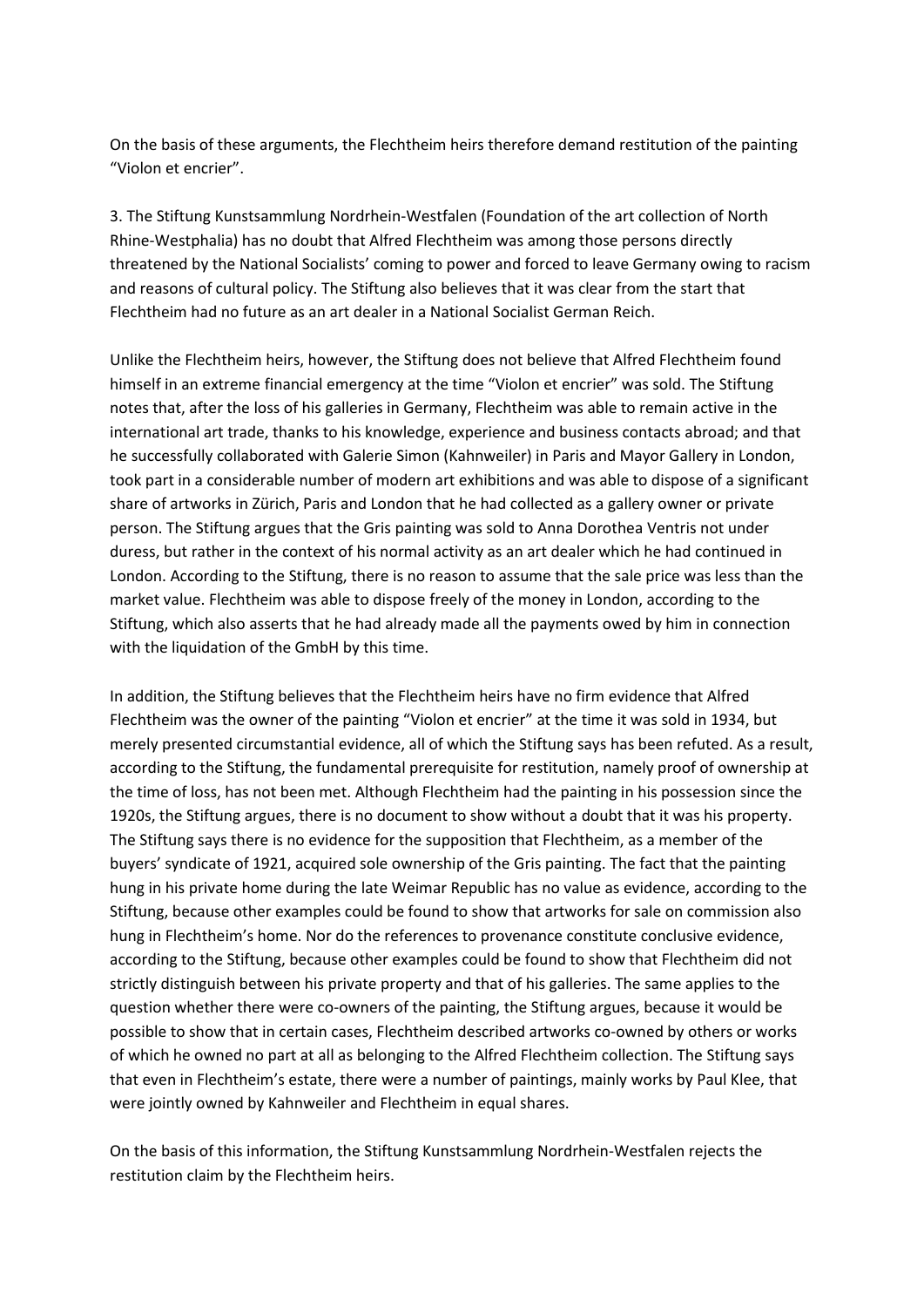4. After the parties were unable to achieve a consensus, they agreed to refer the case to the Advisory Commission. The Stiftung Kunstsammlung Nordrhein-Westfalen appealed to the Advisory Commission on 15 December 2014 and the heirs of Alfred Flechtheim did so on 2 March 2015. The parties presented extensive arguments on 30 March and 7 July 2015, with additional written documents submitted on 14 December 2015 and 21 and 23 January 2016.

After careful examination of the documents and evidence presented and after hearing the parties on 12 February 2016, the Commission came to the conclusion that the sale of the Juan Gris painting "Violon et encrier" in London in 1934 did not constitute a loss of property as the result of Nazi persecution and that it therefore cannot recommend returning the painting to the heirs of Alfred Flechtheim.

The Commission is aware that, as a leading advocate of modern art, internationally active art dealer and prominent German Jew, Alfred Flechtheim was a clear target of National Socialist hate even before the Nazis came to power, and that as a result he not only faced special personal threat from the rising Third Reich, but also and above all had absolutely no possibility to continue in his chosen career. In view of this persecution, in 2013 the Commission recommended returning Oskar Kokoschka's portrait of Tilla Durieux from Cologne's Ludwig Museum to Flechtheim's heirs. That case differed from the present case, however, in that Flechtheim's ownership of the Kokoschka painting was not in dispute and that the loss of ownership was directly connected to the closing of the Galerie Alfred Flechtheim in Düsseldorf which was forced by the political circumstances.

With regard to the present case, the Commission views the situation of Alfred Flechtheim in the five years from the end of the Weimar Republic in 1933 and his early death in London in 1937 as follows: In financial terms, Flechtheim was in an extremely difficult situation on the "brink of ruin" already in 1932 as the result of the global economic crisis and the "almost total collapse of the market for the paintings that Flechtheim preferred to deal in" (Drecoll/Deutsch, 2015). An attempt to revive the business through joint auctions with another Düsseldorf gallery and a well-known Munich auction house in December 1932 was not particularly successful. After a second auction in mid-March 1933 had to be discontinued following Nazi disruptions, Flechtheim realized immediately that it would be impossible for him to continue as an art dealer under the Nazi regime. Within a few days, he handed the Düsseldorf gallery over to the gallery manager, ceased the operations of the Berlin gallery and the business Alfred Flechtheim GmbH effective 1 November 1933 and hired an auditor to start liquidation proceedings. Although the liquidation proceedings ended favourably for him with an outof-court settlement, although he did not lose any artworks to direct action by the Nazi regime before his death and was able to send much of his art collection and gallery holdings abroad, and although he was able to maintain his official residence in Berlin until 1936 and stay there repeatedly for brief visits, as an art dealer forced to live abroad in Western Europe he was certainly one of the victims of the National Socialist regime.

Flechtheim's efforts to become established in Paris and London as an expert for modern art and a leader in the international art market had only limited success not least because of the lack of demand for modern art. He was able to travel and make new business contacts as well as promote, organize and participate in ambitious exhibitions. He also had an expense account and was paid a commission for works sold. He was able to send the painting "Violon et encrier", like other paintings in his possession, to Zürich, Paris and London without having to meet special requirements from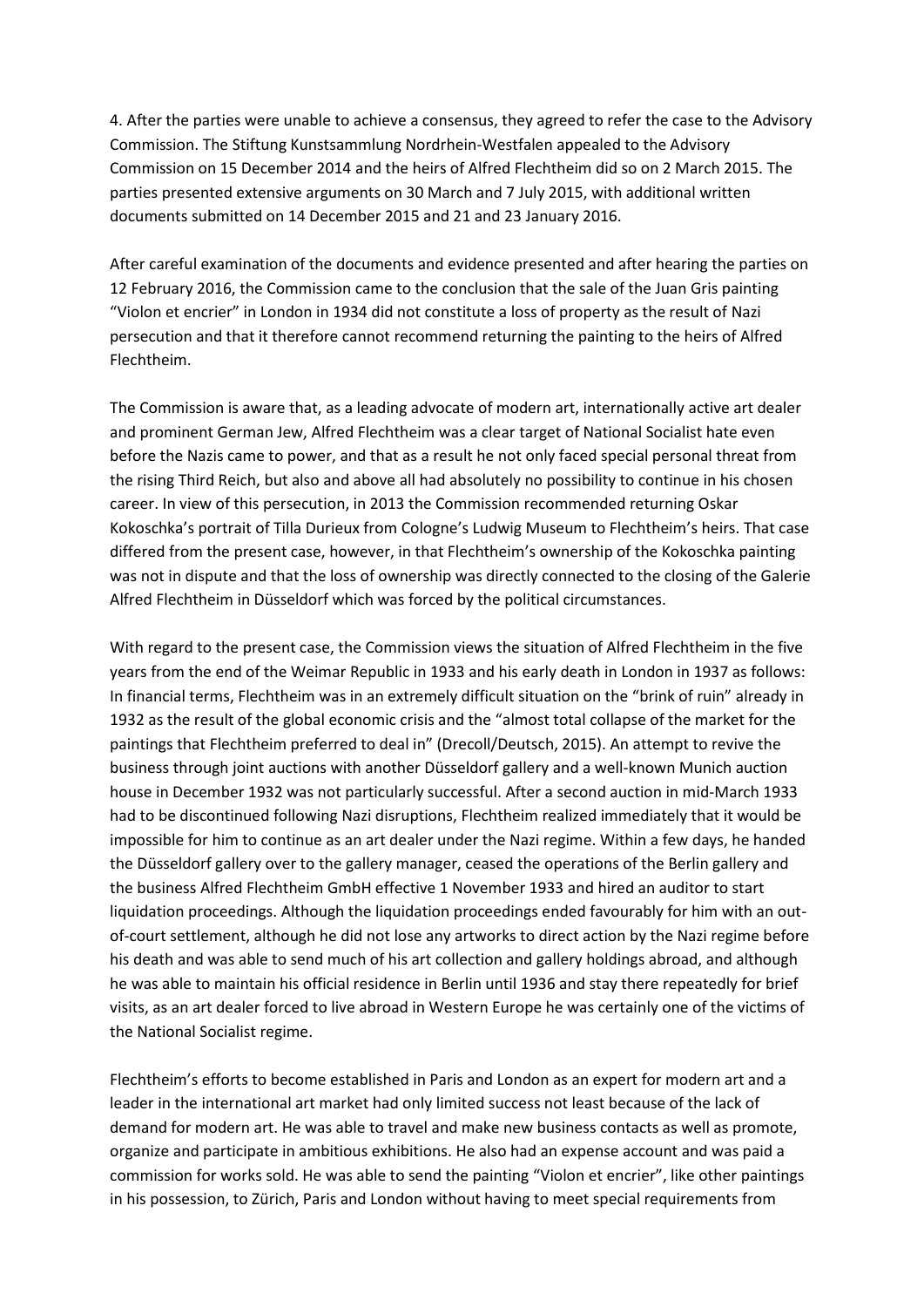Germany. In February/March 1934, the Gris painting was shown in the exhibition "20th Century Classics", initiated by Flechtheim, at the Mayor Gallery in London; during the exhibition or shortly thereafter, the painting was sold. The Mayor Gallery was damaged in the war, and no sale contract now exists. As a result, although the name of the buyer (A. D. Ventris) is known, the name of the seller is not.

The question whether Flechtheim owned the painting "Violon et encrier" at the time it was sold to A. D. Ventris cannot be answered beyond a doubt. The only certainty is that Flechtheim, as a member of the buyers' syndicate formed by Kahnweiler, was a co-owner of the painting in 1921. It is conceivable, but cannot be proved, that he later acquired sole ownership of the painting. The written documents submitted by the Flechtheim heirs state that Flechtheim apparently acquired the painting in 1921 or shortly thereafter, and that it is reasonable to assume that he took the painting to Berlin as his personal property. It is undisputed that Flechtheim had the painting in his possession from 1925 at the latest, that he described it in exhibitions as part of the Alfred Flechtheim collection and that it was on display in his private home, alongside many other works of art. These are circumstances that speak in favour of Flechtheim as owner; however, as the Stiftung Kunstsammlung Nordrhein-Westfalen has shown and as can be read in the recent research on the Flechtheim case, they are not necessarily proof of ownership. Because Flechtheim was both an art dealer and a collector, it is almost impossible to distinguish between his private property and the property of his galleries without specific information in the individual case. Such information is not available for "Violon et encrier". There is thus no proof of ownership for the period in which Flechtheim was subject to persecution; such proof is the necessary prerequisite for restitution.

Even if one assumed that Flechtheim was the painting's owner, the question remains as to whether the sale constituted a loss of property as the result of persecution. The sale price is not known, but there is nothing to indicate that it would not have been sold for a fair price on the London art market of the time. The same applies to the question whether Flechtheim (if he was the sole owner) was able to freely dispose of the money received from the sale. There is no evidence to support the assertion of the Flechtheim heirs that Alfred Flechtheim had to use the money to immediately pay off his creditors in Berlin; and this does not appear very likely in view of the fact that an out-of-court settlement had already been reached by that time. The reference to Flechtheim's comment in his letter of 15 April 1934 to George Grosz, stating that he had included all his pictures among the assets to be liquidated and was selling them to pay off his creditors, does not necessarily constitute proof, because Flechtheim was still in control of a surprisingly large share of his paintings in Paris and London even after the settlement. According to the Flechtheim heirs, Alfred Flechtheim sold more than 150 artworks abroad between 1933 and 1937.

If an art dealer and collector persecuted by the Nazis sold a painting on the regular art market or at auction in a safe country abroad, there would have to be very specific reasons to recognize such a sale as a loss of property as the result of Nazi persecution. In the case of Flechtheim and the painting "Violon et encrier", no such reasons are apparent. For this reason as well, the Advisory Commission cannot recommend the restitution desired by the Flechtheim heirs.

5. On 26 February 2016, the legal representatives of the Flechtheim heirs declared they were withdrawing from the proceedings before the Advisory Commission, leading to public confusion. As a result, the Commission points out that the proceedings were properly concluded already on 12